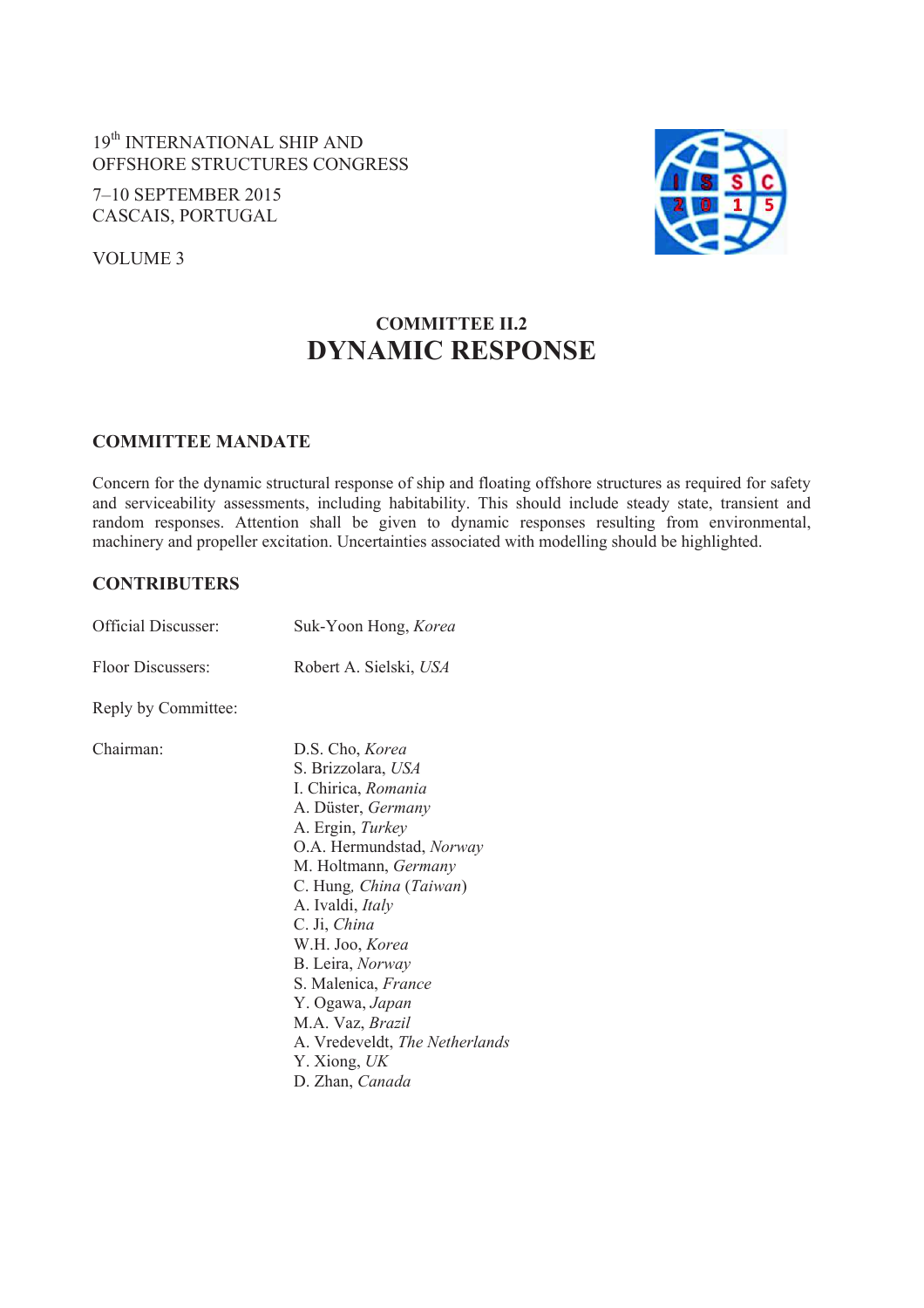## **CONTENTS**

|   |     |       | .945 |
|---|-----|-------|------|
|   | 1.1 |       |      |
|   |     | 111   |      |
|   |     | 1.1.2 | 945  |
|   | 12  |       |      |
|   |     | 121   |      |
| 2 |     |       | 947  |
|   | 2.1 |       |      |
|   |     | 211   |      |
|   |     | 2.1.2 |      |
|   | 2.2 |       |      |
|   |     | 221   |      |
|   |     |       |      |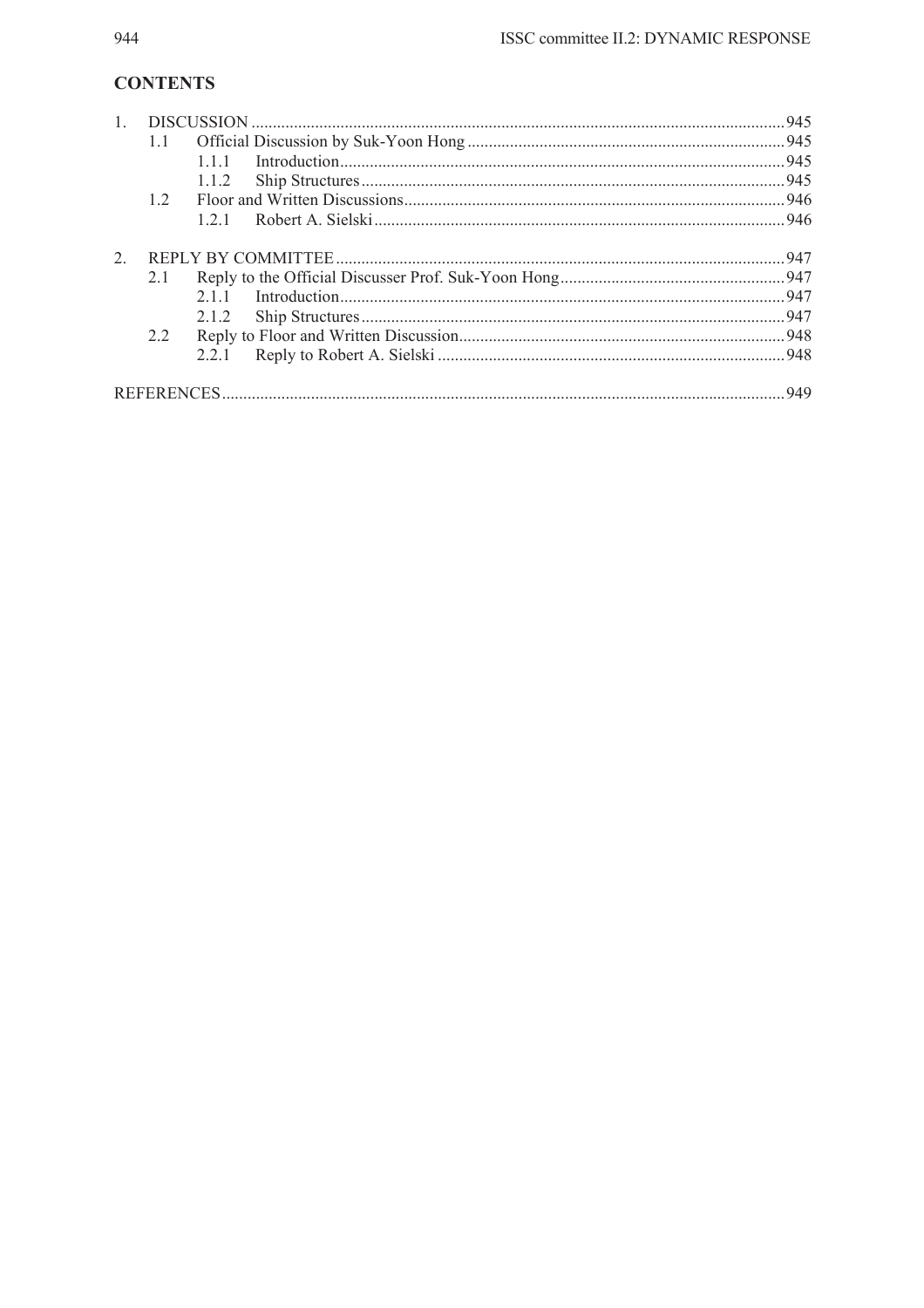### **1. DISCUSSION**

### *1.1 Official Discussion by Suk-Yoon Hong*

#### *1.1.1 Introduction*

It is my great pleasure to have the opportunity to serve as the official discusser of the report of Committee II.2. Here, I would like to congratulate all the committee members for their success in achieving the task assigned to the committee. This report is very well organized showing every contents currently issued, and then I just express some recommendations with relevant questions.

#### *1.1.2 Ship Structures*

- Would you explain the reason why you focus on the unconventional ships and large ships? In some aspect, issues on the conventional ships and small ships are noticeable.
- *Environmental-induced vibration* 
	- 9 *Wave-induced vibration* 
		- This section is considered as the prime important part of the report, and I would like to suggest committee of next period to include the II.2 keywords in the sub-section titles as seen in the 2012 report.
		- I recommend committee to focus on the significant progressive results and developments rather than to refer all the current works. Especially in numerical methods part, the representative works are expected to be explained in detail to share more significant achievements.
		- In numerical methods part, fully coupled 3D FEM-BEM from Bureau Veritas tool is mentioned. Does 'fully coupled' means the coupling at the governing equations level or tool/module operations level?
	- 9 *Ice-induced vibration* 
		- Compared to wave-induced vibration, this area does not grow up to the independent field, and I would like to suggest committee of next period to cover this section within the wave-induced vibration part.
- *Machinery or propeller-induced vibrations* 
	- 9 *Propeller-induced vibration* 
		- Propeller-induced vibration and propeller radiated noise became important issues nowadays, and profound understanding on the propeller hydrodynamics, ship/propeller vibration, CFD, hydroacoustics and/or acoustic field analysis method are required to solve this matter.
		- Remarkable ship propeller noise and propeller-induced structural vibration researches have been progressed covering wide frequency ranges with the structural acoustic coupling analysis tools in link with propeller hydrodynamics, and I would like to introduce Dr. J. D. Kim's Ph.D. thesis (2012) titled 'A study of propeller noise and pressure fluctuation analysis considering scattering effects in time-domain and some applications to ships'.
	- 9 *Machinery-induced vibration* 
		- Recently, machinery-induced noise and vibration researches have been progressed covering fluid loading and mounting effects at the wide frequency ranges, and I would like to introduce Dr. J. B. Han's Ph.D thesis(2014) titled 'Extended researches on power flow analysis for predictions of underwater radiated noise generated by machinery vibration of naval ships'.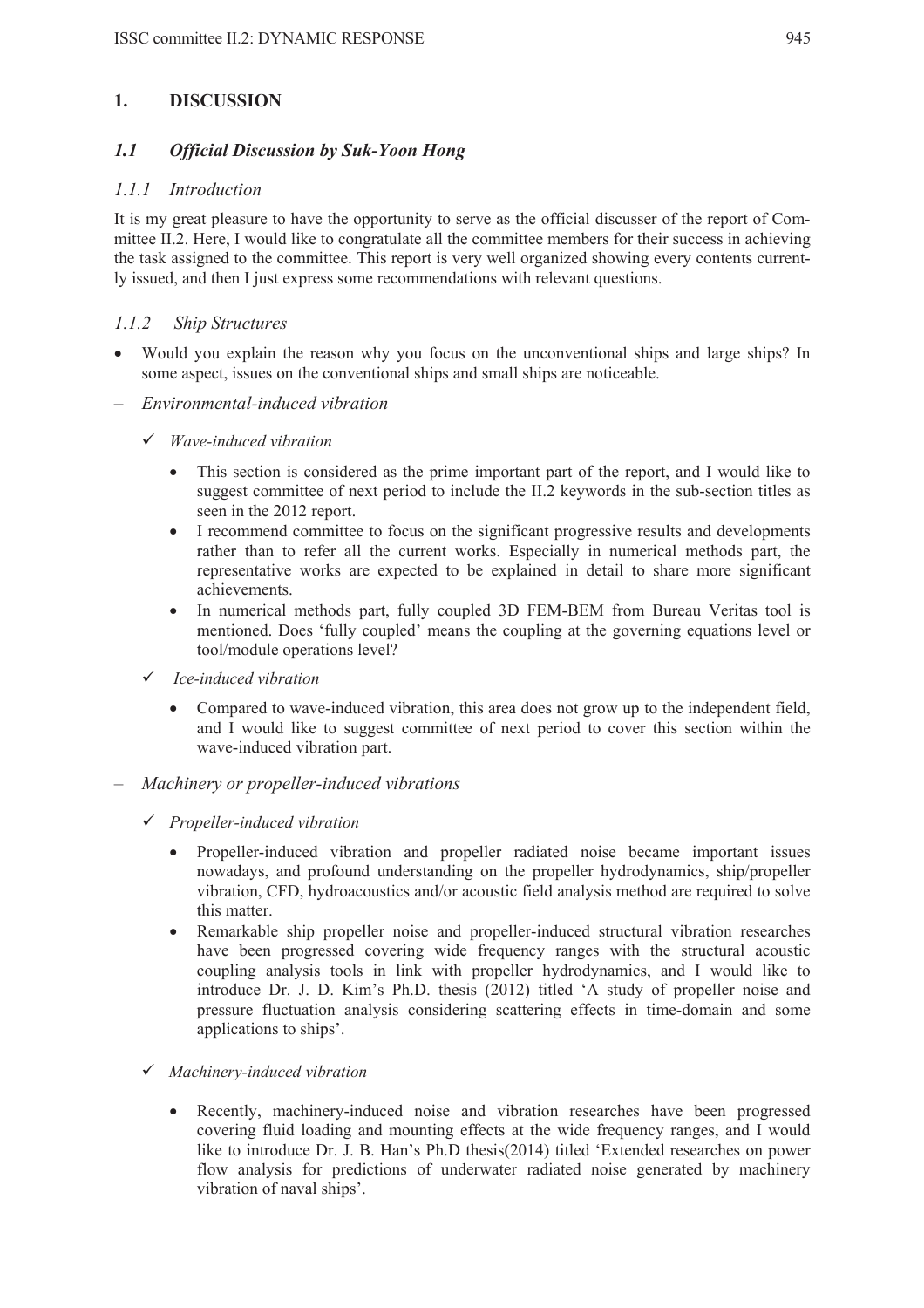- 9 *Numerical and analytical vibration studies of ship structures* 
	- I agree that in some aspects it is meaningful to focus on the non-FEM and/or elements based researches. But still FEM based full scale ship vibration analysis is prime interest of many ship noise and vibration engineers. And here, I would like to suggest next committee to cover the diverse full scale ship vibration analyses with any kinds of possible methods.
- *Noise*
- I think this section shows well balanced contents and format. And I would like to ask committee to cover the flow-induced noise including turbulent boundary layer (TBL) effects. Together with the propeller and machinery, air/water flow plays an important part of the generated noise. Especially in the high speed vessels, noise due to the turbulent flow could be even dominant. I would like to introduce Dr. S. Ianniello's work at INSEAN titled 'Ship underwater noise assessment by the acoustic analogy. Part I: nonlinear analysis of a marine propeller, Part II: hydroacoustic analysis of a ship scale model and Part III: measurements versus numerical predictions on a full-scale ship'. To adequately cover the turbulent boundary layer (TBL) effects, the TBL spectrum model and their vibro-acoustic responses are to be formulated considering time cost, and I expect next committee will cover these issues.
	- 9 *Interior noise* 
		- As committee mentioned, the interior noise is maybe the oldest fields of applications. But, the shipbuilding industries have still made the particular efforts on this issue. Considering interior noise, I have the design-oriented keywords such as HVAC design, ship silencer/muffler design, floating floor design and noise reduction panel design and design criteria. I would like to suggest committee to dwell on the design-oriented work too. And I think some of the topics covered in Committee II.2 could be surveyed from the designoriented practical point of view rather than the basic approaches.
	- 9 *Air radiated noise* 
		- In this young field, the report is well oriented, and we could expect more advanced work during the next period.
	- 9 *Underwater radiated noise* 
		- Underwater radiated noise has been always the main issues in naval ship research and design fields, and it is true that very limited publications are available. But, considering its importance, skipping is not recommendable. I would like to suggest committee to consult on the technical comments and reports available by the communications with Specialist Committee V.5.
		- In numerical methods part, CFD-based hydroacoustic approaches are understood as remarkable method nowadays, and the survey on this field is expected to the next committee. And fully coupled FE/BE analysis of a submarine is mentioned in this part. Can you clarify the 'fully coupled FE/BE analyses and is it to the submarine full model?

## *1.2 Floor and Written Discussions*

#### *1.2.1 Robert A. Sielski*

The committee has reviewed many reports on means of computing the whipping response at the hall girder to slam loads. Could the committee pleased comment on the relative ability for these methods to compute the phase relationship between the maximum whipping response to maximum wave-induced hull girder bending?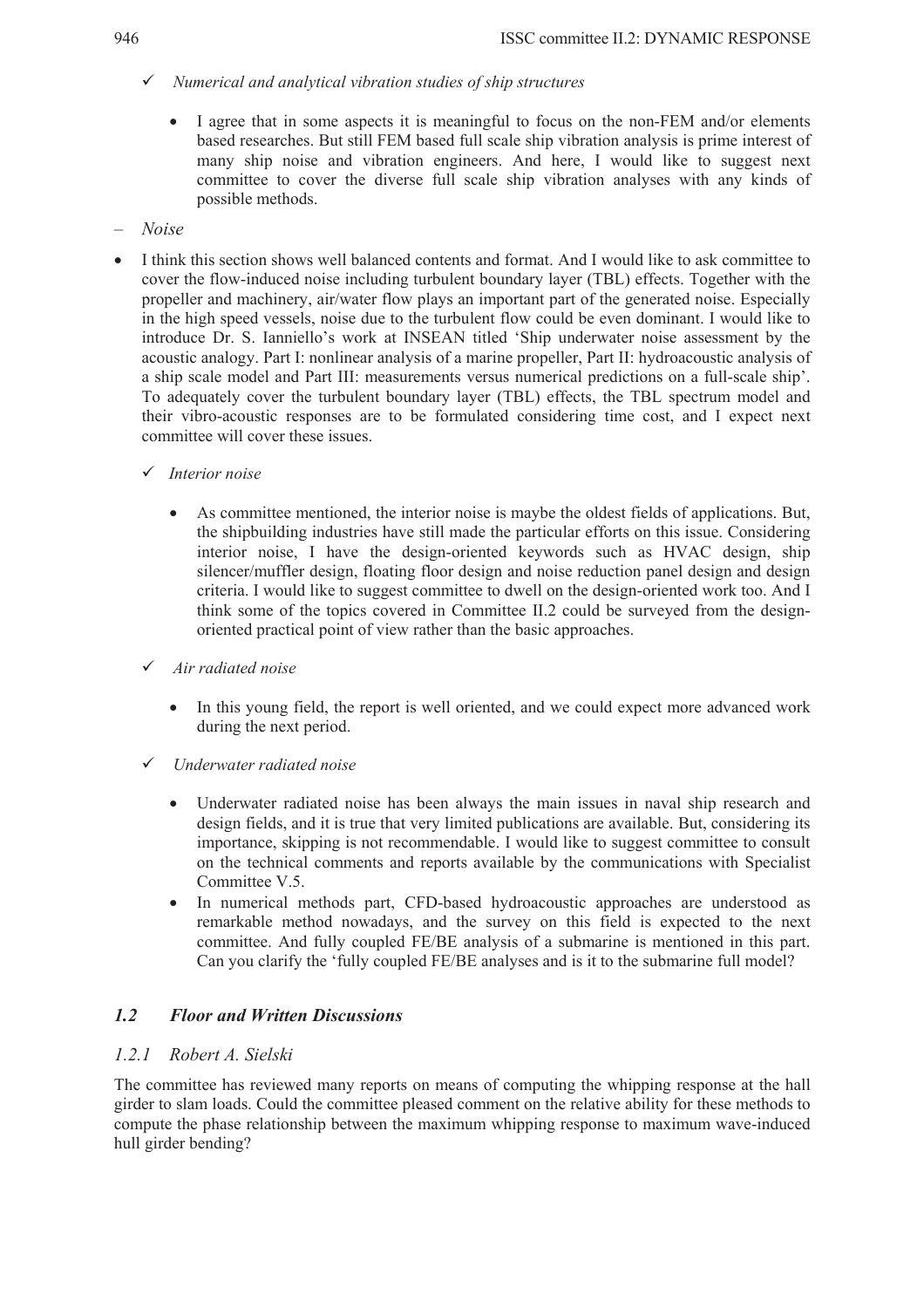## **2. REPLY BY COMMITTEE**

### *2.1 Reply to the Official Discusser Prof. Suk-Yoon Hong*

#### *2.1.1 Introduction*

The Committee thanks Prof. Hong for his generous appraisal of our report and his dedication for official discussion, which complements and amplifies many aspects of our report. Prof. Hong has given not only three explicit questions but also several recommendations. We have attempted to organize our responses to those questions and recommendations according to the heading structure given in the official discussion.

### *2.1.2 Ship Structures*

Prof. Hong asked the reason why the Committee focus on the unconventional ships and large ships because issues on the conventional ships and small ships are noticeable in some aspects. During the literature survey and development of our report, this Committee did not limit kinds of ships. From the results, this Committee only found a great portion of researches during the last three years was focused on the unconventional ships and large ships. Advances on dynamic responses of the conventional ships and small ships were also introduced but it took small portions of our report.

#### – *Environmental-induced vibration*

#### 9 *Wave-induced vibration*

The Committee expects the recommendation on the keywords will be discussed in the Committee of next period.

Prof. Hong noted that the Committee focuses on the significant progressive results and developments to share more significant achievements, especially in numerical methods. Actually it is not easy to balance the reviews on a number of literatures and detail descriptions on more significant achievements within a limited page budget of ISSC report. Springing and whipping have been a hot issue during last decade and the significant achievements during recent 3 years were explosively published, of which different numerical methods for hydroelasticity analysis have different merits and demerits. Moreover, more practical or preciser analysis and their validations still need more work, especially in whipping analysis. From the above reasons, the committee focused on the introduction of abundant but selected research results on wave-induced vibration.

In numerical methods part, Prof. Hong asked whether a fully coupled 3D FEM-BEM from Bureau Veritas tool means the coupling at the governing equations level or tool/module operations level. Indeed, the fully coupled 3D FEM-BEM model uses the coupling at the governing equation level, within the framework of the modal approach. The method allows for consistent transfer of the structural deformations to hydrodynamic model and, at the same time, for consistent transfer of the hydrodynamic pressures to structural model, at each time step.

#### 9 *Ice-induced vibration*

In principle, the suggestion to cover the section on ice-induced vibration (IIV) within the wave-induced vibration part will be discussed in the Committee of next period. Actually, reviewed literatures on IIV of ship structures in our report are only five but those for waveinduced vibration are 124. But, in case of offshore structures, 37 literatures on IIV were reviewed. It would be results of industrial efforts to develop oil and gas fields in arctic regions. This Committee considers it is better to IIV separately because ice-structure-fluid interactions are quite different from fluid-structure interactions of wave-induced vibration. Additionally, the Committee expects researches on IIV of ship structures will be increased for trans-arctic shipping.

#### – *Machinery or propeller-induced vibrations*

Prof. Hong introduced two additional literatures (Kim 2012, Han 2014) which were Ph.D. theses and might contain cutting edge research results on the topics. It is regrettable for this Committee not to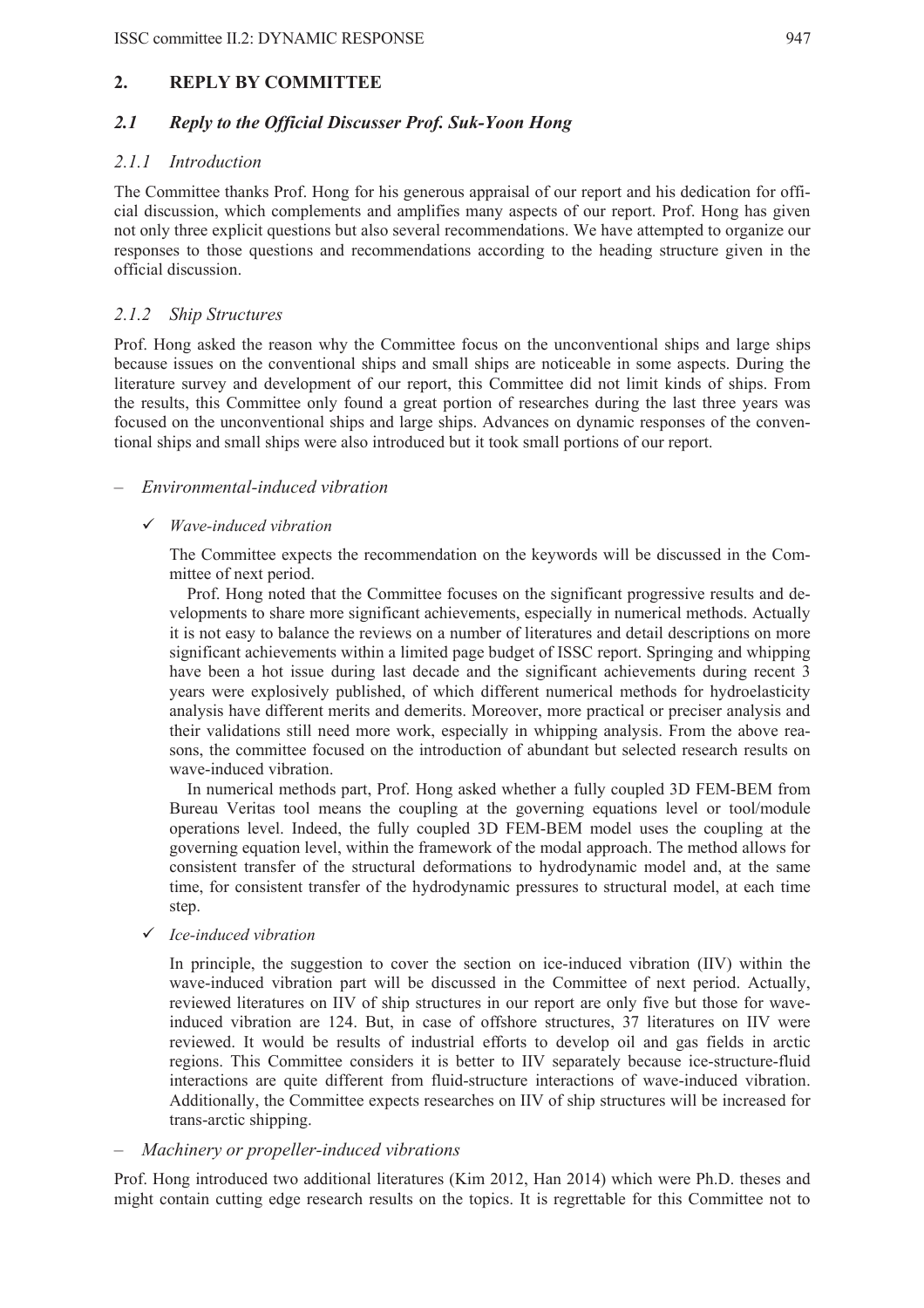review those literatures which could not be found through Google searching. The Committee of next period may review themselves or relevant literatures to be published by the authors.

9 *Numerical and analytical vibration studies of ship structures* 

This committee agrees to cover the diverse full scale ship vibration analyses with any kinds of possible methods including FEM based full scale ship vibration analysis. Such full scale simulations are today state of the art in the maritime industry. Maybe that is the reason why less research is conducted in this field. At least our literature review and the few papers found suggest this. Nevertheless, we see that full scale ship vibration analysis still requires more works to enhance its prediction accuracy and/or to reduce its cost. This Committee also hopes the next committee will be able to find more open-accessible research results on them.

– *Noise* 

Prof. Hong recommended that next Committee to cover the flow-induced noise including Turbulent Boundary Layer (TBL) effects and introduced three additional literatures (Ianniello et al. 2013, 2014a, 2014b) because noise due to the turbulent flow could be even dominant in high speed vessels. This committee agrees with him and also recommends the next committee will treat the topic.

9 *Interior noise* 

This committee agrees with him and recommends the next Committee will widen topics on the design-oriented works related to interior noise such as HVAC systems.

9 *Air radiated noise* 

Not only Prof. Hong but also this Committee expects more advanced work during the next period in this field.

#### 9 *Underwater radiated noise*

Prof. Hong asked that the clarification of 'fully coupled FE/BE analysis' adopted and its numerical model to be analysed by Peter et al. (2014). The authors utilized a simple submarine pressure hull consisted of a cylinder of 45 m length and 6.5 m diameter with hemispherical caps (displacement 1,637 tonnes) whose numerical models are illustrated in the following figure. They solved a fully coupled FE/BE problem in governing equation level by applying a Krylov based model order reduction technique only to the structural part, to consider BE matrices depending on frequency. The analysis results were only introduced up to 100 Hz.



(a) FE model (4,992 elements, 89,496 DOF) (b) BE model (576 elements, 2,304 DOF)

Figure from Peter et al. (2014).

#### *2.2 Reply to Floor and Written Discussion*

#### *2.2.1 Reply to Robert A. Sielski*

The correct phasing in between the wave induced bending moment and the maximum whipping response is an important issue in the determination of the consistent time history of the total response. Within the approach, which is commonly adopted in the numerical models of whipping, the phasing directly depends on the proper identification of the slamming event. The identification of the slamming event is relatively simple because the seakeeping code directly gives the relative position of the part of the ship which is exposed to the slamming (bow, stern) with respect to the instantaneous wave surface, so that the slamming occurrence can be properly identified. In that respect, the evaluation of the correct phasing represents smaller problem than the amplitude of the local slamming loading which is much harder to evaluate.